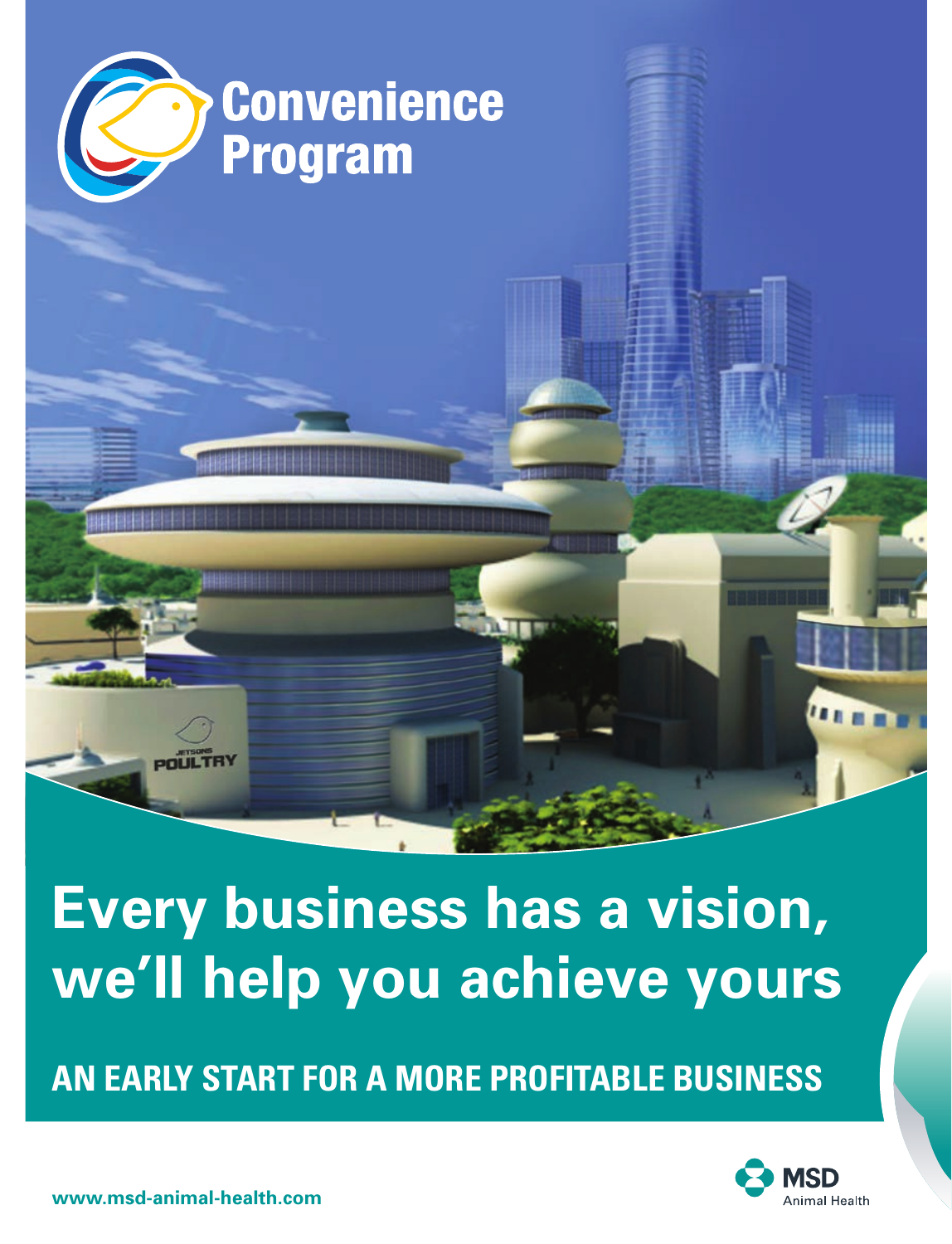# **THE CONVENIENCE PROGRAM & AUDIT DRIVE PROTECTION & PROCESS IMPROVEMENT**

**The Convenience Program from MSD Animal Health is the first "full spectrum" respiratory health and immunity programme that also focuses on process and performance improvement.**

The program is called "Convenience" because not only is administering vaccinations in the hatchery more convenient, it's more efficient, more accurate and less reactive.

The driving force behind the Convenience Program is the growing global demand for protein. Poultry market dynamics require shorter flock cycles enabling more production from existing resources. That means advances in poultry health must keep pace with advances in nutrition, genetics and flock husbandry.

Shorter flock cycles leave no room for disease or vaccine reaction related lapses in programmed rates of gain. When respiratory disease prevention moves into the hatchery, not only are chicks protected earlier, they also avoid periods of vaccination related inappetence during periods of expected heavy weight gain.

The Convenience Program offers four features intended to develop flock-specific respiratory protection plans that maximise flock health and production efficiency. The four features are:

- **• Respiratory Risk Analysis**
- **• The Protection Plan**
- **• The Support Program**
- **• Results Determination**

These features, customised to each customer's needs, add up to improved processes and, ultimately, to improved performance.

# **The Convenience Audit**

The cornerstone of the Convenience Program is the Convenience Audit. The Convenience Audit is designed to help producers standardise new and improved poultry health and management processes so they can be repeated accurately and effectively. The audit consists of two basic areas of focus: vaccines (preparation and administration) and the Chick Quality assessment program. This publication intends to provide further information about these topics.



#### **Vaccines/Vaccine Administration**

This section includes defined processes for proper vaccine storage, handling and preparation. It also seeks to standardise equipment sanitation, calibration and operation among three methods of vaccine delivery - spray cabinets, in-ovo and subcutaneous. Proper compliance with the written standards will optimise speed, safety, vaccine uptake and minimise waste.

#### **The Chick Quality Assessment**

This is a process to be employed when chick mortality exceeds a predetermined rate. It is a resource MSD field teams can deploy to help producers understand the causes of excessive mortality and focuses the team on specific areas of inquiry so they may be eliminated.

Ultimately, the impact of the Convenience Program and Audit will be seen in healthier birds, fewer problems in the field and better overall flock performance. Downstream, carcass quality will become more consistent leading to improved processing efficiency. Improvements in knowledge and processes will, in turn, drive increases in financial performance and promote a safer, more abundant and sustainable food supply.



# **THE CONVENIENCE AUDIT DEFINES STANDARDS FOR VACCINE PREPARATION, DELIVERY**

**Vaccine preparation**

during mixing?

8. Distilled water used?

and maintained at 77 to 80°F (25 to 27°C)?

WATER BATH

1. Vaccine preparation surface cleaned with soap and water and sprayed with alcohol prior to vaccine mixing? 2. Operator's hands cleaned with soap and water prior to mixing? 3. Gloves and safety glasses worn

4. Diluent stored at room temperature? 5. Diluent inspected for clarity and color change before mixing? 6. Separate syringe and needle used for each product injected into bag?

7. Water bath cleaned daily with soap and water and sprayed with alcohol?

9. Chlorine added to water bath? 10. Water bath temperature monitored

GENERAL

Breeding, nutrition, flock husbandry and poultry health combine to determine overall flock performance and a producer's success in achieving financial goals. Poultry health begins with disease prevention and a vaccination regimen is at the heart of every poultry health plan.

A wide variety of vaccines addresses nearly the complete range of poultry diseases. Each vaccine has its own characteristics that help it program the bird's immune system to develop disease preventing antibodies in the face of a disease challenge. But all vaccines share the common requirement of careful preparation and accurate administration to ensure uptake and activation in the bird.

# **The Convenience Audit**

The Convenience Audit is MSD Animal Health's set of vaccination audits designed to make vaccine preparation and administration a safe, effective and consistently accurate undertaking. These audits feature a proprietary scoring system so deviations from norms

as well as improvement subsequent to remediation can be quantified. Because of their prevalence and complexity, the Convenience Audit focuses on process standardisation for three methods of vaccine delivery: subcutaneous injection, spray application and in-ovo injection.

For each method, attention is placed on the vaccines themselves (storage, preparation and handling) and the administration of the vaccines (equipment sanitation, calibration and operation). Standardisation of these operational procedures is absolutely essential to process large numbers of birds quickly and safely while optimising vaccine uptake throughout the flock.

Certain audit steps - scrutiny of mixing room status, liquid nitrogen management (for Marek's vaccine) and vaccine preparation - are common to all three vaccination methods. They are shown below. Process and audit procedures for vaccine administration are unique to each method and are broken out in each method's section.

continued on pg. 4

# **Audit steps common to all methods**

# **Mixing room status**

- 1. Room separate from chick processing room and other rooms?
- 2. No traffic through vaccine mixing room?
- 3. Adequate lighting over vaccine mixing area?
- 4. Mixing room clean and orderly?
- 5. No storage materials placed in mixing room?
- 6. Does mixing room have positive air pressure?
- 7. Ventilation ducts clean?
- 8. Spray and Marek's vaccine mixing

time?

# station separated by space and

#### **Liquid nitrogen management**

- 1. Liquid nitrogen level in LN tank 6 inches (15 cm) or more?
- 2. LN level checked 3 or more times per week?
- 3. Records of LN checks and refills kept?
- Personal protective gloves and face mask worn when working with LN?

#### **RECONSTITUTION**

- 11. Diluent bag port and bottle top swabbed with alcohol prior to each use?
- 12. 18-gauge needle used to add thawed vaccine?
- 13. Maximum of 4 vaccine ampules removed from LN and thawed at a time?
- 14. Total time to thaw is 70 to 90 seconds?
- 15. Hands and vaccine vials dried with clean paper towel before removal?
- 16. Vaccine withdrawn from vial and added to diluent slowly (3 sec. per step)?
- 17. Vaccine vials rinsed with diluent?
- 18. Vaccine vials completely emptied?
- 19. Diluent bag gently agitated after addition of vaccine?
- 20. Preparation time recorded on each vaccine bag?
- 21. Cooler with clean ice used to transport mixed vaccine?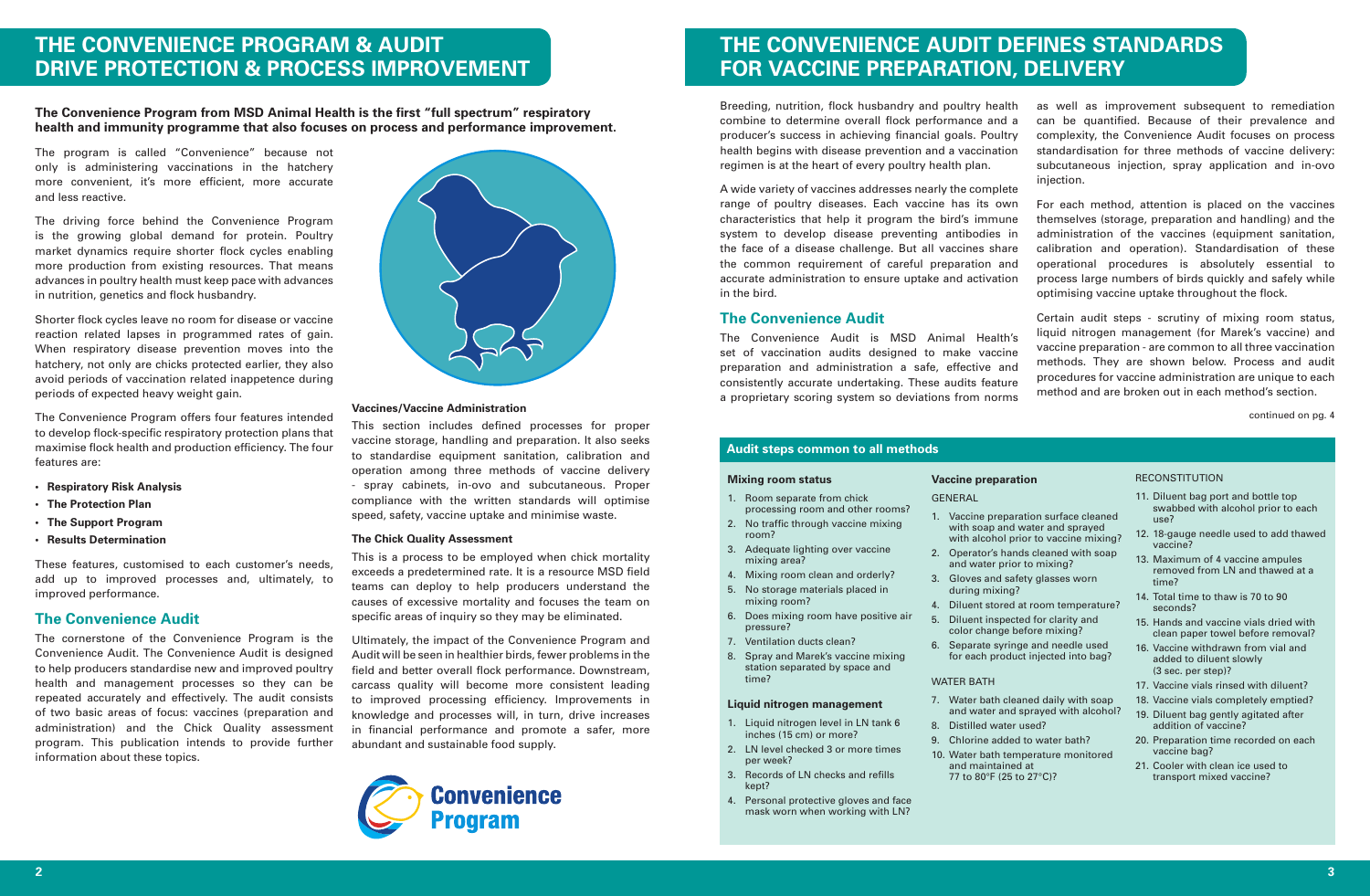

# **Spray Vaccination**

One of the key process changes required to facilitate faster growing broilers is moving a wide variety of disease preventing vaccinations backwards from the broiler house to the hatchery. Live respiratory (viral), coccidial and salmonella vaccines may all be administered by spray in the hatchery in cabinets specially designed to inoculate large numbers of birds efficiently and effectively. Hatchery spray cabinets can also deliver probiotic cultures and competitive exclusion products that seed the gut with beneficial bacteria before pathogenic bacteria can take hold.

Spray vaccination seems easy in theory, but extreme care must be taken in setting up and running the process to ensure proper vaccination. The spray pattern is particularly important as the routes of vaccine uptake include the eyes, the nares and preening vaccine droplets

**Subcutaneous Vaccination**

Subcutaneous injection is one of the oldest vaccine delivery methods in the global poultry industry. In some countries, where spray cabinets are less common and in-ovo vaccination machines are not available, subcutaneous injection is still the primary means of getting vaccines into birds.

Whether the injection is done by hand or with highly automated and sophisticated machines, the process of subcutaneous vaccine delivery must be well organised and controlled.

from the down, so coverage of the entire vaccination box is essential.

#### **Routes of exposure during spray vaccination**

In addition to the advantage of rapid, mass application, vaccination by spray induces good mucosal and systemic immunity. When properly administered, spray vaccination offers multiple routes of exposure to the vaccine, including eye drop, nasal drop and oral application. While in the chicken box, droplets fall directly on the eye and on the nares and will be inhaled. Droplets will also fall on the feathers and, during preening, will be ingested orally. Vaccine droplets that are inhaled will attach to the mucosae of the upper respiratory tract while those that are swallowed go to the enteric tract.

## **The spray vaccination audit**

#### **Assessment of the readiness of the spray vaccine solution**

- 1. Vaccine temperature 2 to 8°C?
- 2. Distilled water used to prepare?
- 3. Water pH is 6.0 to 7.5?
- 4. Vaccine volume is correct (number of doses x volume)? Example: 21 ml for every 100 chicks
- 5. Vaccine is diluted properly?
- 6. Vials are rinsed at least twice after dilution?

#### **Evaluation of the vaccination process**

- 7. The volume of the spray is correct and in the correct pattern to cover the box?
- 8. No leaks in the system?
- 9. The cabinet pressure is adjusted to 40 to 50 PSI?
- 10. The vaccine is uniformly distributed on the chicks in the box (95%)? 11. The time of vaccination from dilution to final
- application is 45 min.?
- 12. The spray nozzle height is correct?

## **Spray cabinet maintenance**

- 13. The spray cabinet plastic tubing is in good condition?
- 14. The barometer (pressure sensor) is working correctly?
- 15. Lubrication of the system is performed at least 3x per week?
- 16. The hatchery has repair kits and extra nozzles on hand?

**The subcutaneous vaccination audit**

## **Vaccine administration**

- 1. Vaccination equipment cleaned daily?
- 2. Reconstituted vaccine bag changed aseptically; spike touches only inside of port; does not touch hands or other non-disinfected surfaces?
- 3. Vaccine bag gently agitated every 15 minutes during vaccination?
- 4. Vaccine is used within 45 minutes of mixing?

#### DAY-OLD VACCINE INJECTION

- 5. Type of vaccination equipment used?
- 6. Vaccination equipment calibrated?
- 7. Satisfactory cleaning of vaccination equipment during vaccination?
- 8. Needles examined every hour and changed as needed?
- 9. Speed of vaccination chicks per hour?
- 10. Are birds visually inspected for proper vaccine application?
- 11. Vaccination Accuracy Points scored

# **In-ovo Vaccination**

This increasingly useful method of vaccination allows for the automated, accurate, mass application of vaccines while, at the same time, provides for unit dosing of individual eggs. The result of in-ovo vaccination is a quick,

precise and safe delivery of a single dose of vaccine to the amnion and/or embryo of each hatching egg.

A number of factors drive the growing use of the in-ovo vaccination technique. Chief among them are:

- Earlier Immunity; simultaneous delivery, around ED18,5, of several (in-ovo) vaccines results in day-old chicks that have already developed active immunity against the most important diseases before they are placed on the farm.
- Uniform delivery; in-ovo vaccination is an automated and uniform process. A proper vaccine dose is delivered to every hatching egg. This is far better reliability compared to subcutaneous vaccine delivery to chickens after hatch (SC failures 5–30%).

# **Conclusion**

Flock health is an indispensable component of flock performance and, by extension, financial success. Considering the pivotal role the vaccination regimen plays in the flock health programme, it is essential this

- Easier logistics regarding chick delivery; time is reduced from hatchery machine to farm because post-hatch vaccinations have been eliminated.
- Reduced stress; birds are less stressed when vaccinated in-ovo versus handling and injection after hatch.
- Lower labor costs; labor costs are significantly reduced compared to day-old subcutaneous vaccination.
- More vaccines suitable for in-ovo delivery; Marek's vaccines, Recombinant HVT vaccines ND/ILT/ Gumboro/AI, Antigen/antibody complex vaccines (Gumboro), Conventional vaccines (Gumboro, coccidiosis, ART, Pox), with many more under development.

Although the process is highly automated, successful results are highly dependent upon precise placement of the vaccine within the egg and upon delivering an accurately metered vaccine dose. Safety of the embryo, once its protective shell has been pierced, must be guaranteed through rigorous biosecurity practices.

These requirements concerning the vaccines, the equipment and the people charged with operating it, have been carefully thought through and incorporated in the in-ovo vaccination section of The Convenience Audit.

# **The in-ovo vaccination audit**

# **Vaccine administration**

### GENERAL

- 1. Vaccination equipment cleaned daily?
- 2. Reconstituted vaccine bag changed aseptically; spike touches only inside of port; does not touch hands or other non-disinfected surfaces?
- 3. Vaccine bag gently agitated every 15 minutes during vaccination?
- 4. Vaccine is used within 45 minutes of mixing?

### IN-OVO VACCINE APPLICATION

- 5. Perform QC plate calibration?
- 6. Needles checked and replaced (bent) when vaccine bag changed?
- 7. QC plate checks done after each buggy and plugged needles unplugged?
- 8. No visible vaccine on eggs?
- 9. QC Plate Test scoring?

process be subject to the kind of detailed scrutiny provided by the Convenience Audit to ensure it is consistently accurate, effective and repeatable.

The Convenience Program incorporates defined processes and standards of performance for both the vaccine preparation and vaccine injection components to ensure bird safety and vaccine uptake.

(See audit criteria on next page.)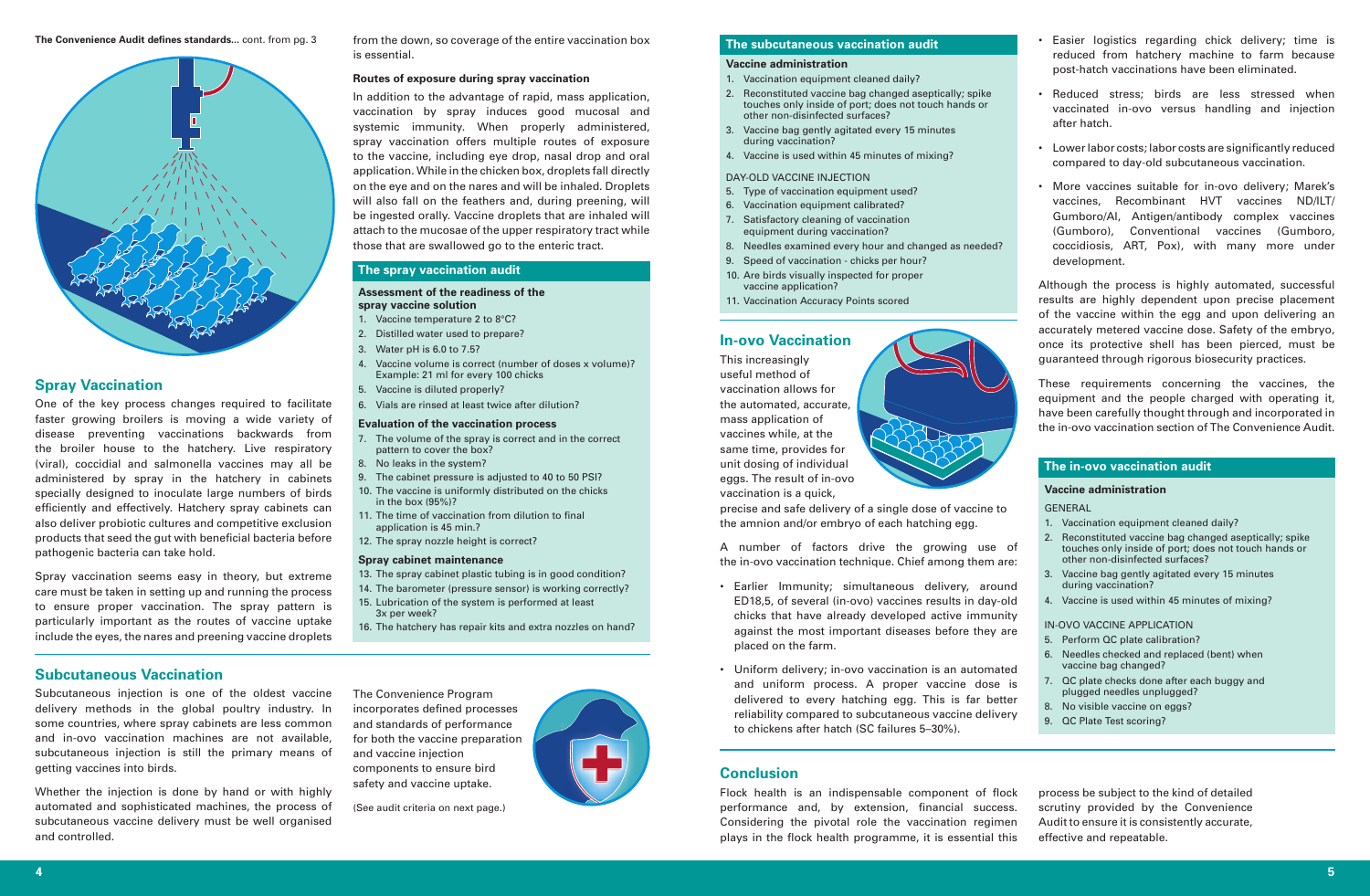# **CHICK QUALITY PROBLEMS: FIELD & HATCHERY ASSESSMENT**

#### **Linnea J. Newman, DVM, dip. ACPV**

The Chick Quality assessment is an extension of the Convenience Program audit in that it offers quality control and remediation insights if the flock experiences difficulties in the days immediately after it leaves the hatchery. Since these difficulties likely originated from conditions in the hatchery or during brooding, the Chick Quality assessment begins with determining where to focus.

#### **The Chick Quality Assessment Process**

Problems with chick quality may present as mortality exceeding one percent at seven days, poor seven day body weight, or as "uneven birds" within the first week. It is a best practice to do regular monitoring of egg pack, hatchery sanitation, egg breakout and, sometimes, dayold chicks to prevent chick quality problems in the field. Unfortunately, even extensive hatchery monitoring can't always predict chick quality problems. It is helpful to know where to look for the source of the problems encountered in the field, so that a more revealing diagnostic evaluation of potential causes of the problem can be discerned.

# **Post-mortem of Dead Chicks 3–4 Days of Age**

When evaluating flock health in general, it is advisable to do post-mortem examinations of randomly selected, representative birds. But when the problem is mortality, the examinations must focus solely on the DEAD birds. In the case of chicks, post-mortem examinations should be conducted on a minimum of 50 dead birds from flocks at three to four days of age.

When conducting these examinations do not use scissors as it is very important to maintain an intact abdominal wall so that both the external and the internal navel can be observed to assess healing or signs of infection.

A good procedure to follow is to fold the wings across the breast bone, and grasp the top of the breast at the clavicle, while the other hand grasps the spine to steady the body. Now pull your hands apart, literally "unzipping" the chick, and leaving its abdominal skin intact.

As the number of examinations mounts, it soon becomes evident there are a number of different causes driving the high mortality rate. Make a quick assessment of each main cause of mortality and sort the carcasses into individual groups representing each problem. When the examinations are complete, usually one particular group predominates, and that is where to begin the troubleshooting process.

# **Common Lesions and Where They Lead**

Very young chicks are affected by a handful of very common lesions that do not require extensive laboratory back-up.

# **1. Dehydration / Starve-out**

These are small, dried-up chicks that might never have attempted to eat. The muscle is darker in color and may be tacky, and the ureters often form two white strings on top of the kidneys because they are filled with urates. They do not have a foul smell. Often, they come from the youngest breeder flocks in production. It is a best practice to investigate flocks at three to four days of age, when

dehydrated or starve-out chicks will still be obvious. They will be missed if the examination is delayed until the flock is seven days old.

When this is the primary problem, begin by observing the management conditions of the brooding area. Cool floors with minimal litter for insulation are a common cause so this problem is most often found during the winter season. Water accessibility (drinker height, pressure, air locks) should also be considered. If the group of dehydrated chicks is accompanied by a similarsized group of chicks with infected navels, overheating during incubation or hatch must be considered. Adverse incubation and hatching conditions (especially overheating) will produce weak chicks that struggle with minor deficits in field management.

#### **Assessment areas: Brooding management and incubation / hatching**

#### **2. Yolk sac infection**



infection are opened, the yolk often breaks, releasing very foul-smelling fluid. Normal yolks are difficult to break; they are yellow-green and the contents are the consistency of honey. Infected yolks may exhibit a variety of appearances; in color they may be bright yellow, brown, hemorrhagic

When dead chicks with yolk sac

and smell very bad. These will almost always be contaminated with *Escherichia coli*, but when infections are related to a specific flock source and other causes are ruled out, consider culturing for *Salmonella spp*.

If yolk sac infection is the primary problem, begin by observing the egg pack and egg handling from the breeder farm through setting at the hatchery. Thin shells, dirty shells and wet shells allow bacterial invasion. The oldest breeder flock sources often have a higher incidence of yolk sac infection because shell quality and frequency of egg collection both decline. Be alert to sanded eggs, washed eggs, dirty shells, thin shells and accidental splashing or spraying from humidification equipment onto the eggs.

#### **Assessment areas: Egg pack / egg collection and handling**

#### **3. Navel infection / Buttons / Tags / Strings**

Many practitioners lump navel infection and yolk sac infection under the heading "omphalitis." And, indeed, by seven days of age, they are indistinguishable from one another. At three to four days of age, the navel may often be clearly identified as the source of infection, before infection becomes overwhelming. The exterior may have a button, tag or string scab. The interior may be edematous and hemorrhagic, with infection beginning to spread into the yolk sac, which is usually still attached to the abdominal wall.

Problems with navel infection point to overheating in the late incubation or hatching process, which will result in navels that do not heal properly. Poor hatchery sanitation may exacerbate the infection problem. Navel infection may be accompanied by a significant group of dehydrated chicks during the winter because overheating will cause a part of the population to hatch in a weakened state, more susceptible to minor deviations from the thermo neutral zone.

Use examinations of the newly hatched chicks in their boxes and egg breakouts after hatch to find individual machine problems. Seasonal problems may indicate hatchery staff is having difficulty in meeting the manufacturer's requirements for maintenance of machine temperatures throughout the incubation and hatching process since air intake, relative humidity and ventilation within the

hatchery are affected by the local environment. Each incubator manufacturer has guidelines for temperature and humidity measurements that will aid in the troubleshooting of this problem. The engineering of the hatchery building and its machines results in different "typical" problems for each type of equipment.

**Assessment areas: Incubation/hatching; egg breakout; observation of chicks in box**

#### **4. Red hocks, ulcerated hocks**

Red hocks are rarely the largest group of chicks, but they will appear with greater frequency when there are problems with excessive humidity and poor moisture loss from set to transfer. In machines that use humidifiers for cooling as well as humidity, the root cause may be overheating, forcing the humidifiers to run too frequently to cool the machines. Careful observation of the metatarsus might reveal mild bowing if the yolk has remained very large throughout incubation. Again, newly hatched chick observations, egg breakout and careful hatchery environment and machine-bymachine temperature

and humidity checks may be needed to find the source of the problem.

#### **Assessment areas: Incubation / hatching; egg breakout; observation of chicks in box**

#### **5. Aspergillosis**

Aspergillosis is characterised by small, round, pinheadsized (or smaller) yellow-to-white lesions in the lungs. Be careful: chicks with aspergillosis will starve out or dehydrate. Do not miss this key lesion by focusing on the more obvious urates on the kidneys. It is a best practice to check the lungs on every chick to rule out aspergillosis.

When aspergillosis is observed, hatchery sanitation, particularly of the ventilation system, is

the place to focus investigation. Aspergillus can be brought to the hatchery on eggs contaminated at the breeder farm and it can be present in the litter on the broiler farm, resulting in individual house infection. But most of the remedial effort will be focused on hatchery sanitation.



**Assessment area: Hatchery sanitation**

#### **6. Odd problems**

Birth defects, dark lungs and injuries rarely cause high mortality. But it is highly unusual to see more than one of these during a typical post-mortem of very young chicks. Birth defects include no eyes, crossed beaks, extra appendages. These indicate incubator problems rather than hatcher problems. Dead chicks have bright, orange-pink lungs. If they have dark red or black lungs, look closely for aspergillosis, and check the navel for signs of an infection that might have become systemic. If those problems do not exist, consider the sanitation of the vaccination equipment and oxygenation of the posthatch environment. Injuries (torn skin, crushed feet) are indicators of a chick handling problem, often due to the automated equipment. It takes careful observation of the handling process to discover the "pinch points."

Vertically-transmitted viral diseases or salmonella may cause problems in very young chicks with specific clinical signs. Runting and Stunting Syndrome with cystic lesions in the intestinal villi may also affect very young flocks. Mortality that does not fit into one of the common categories listed will require additional diagnostic investigation, including a check of the proventriculus and gizzard for evidence of ulceration and feed toxicity.

# **Conclusion**

Understanding the most common lesions found in chicks at three to four days of age will help to guide the effort to find and correct common problems. The ability to recognise these lesions and to recognise problems that are outside of the typical lesions expected, will alert the practitioner to situations that require additional diagnostic sampling.